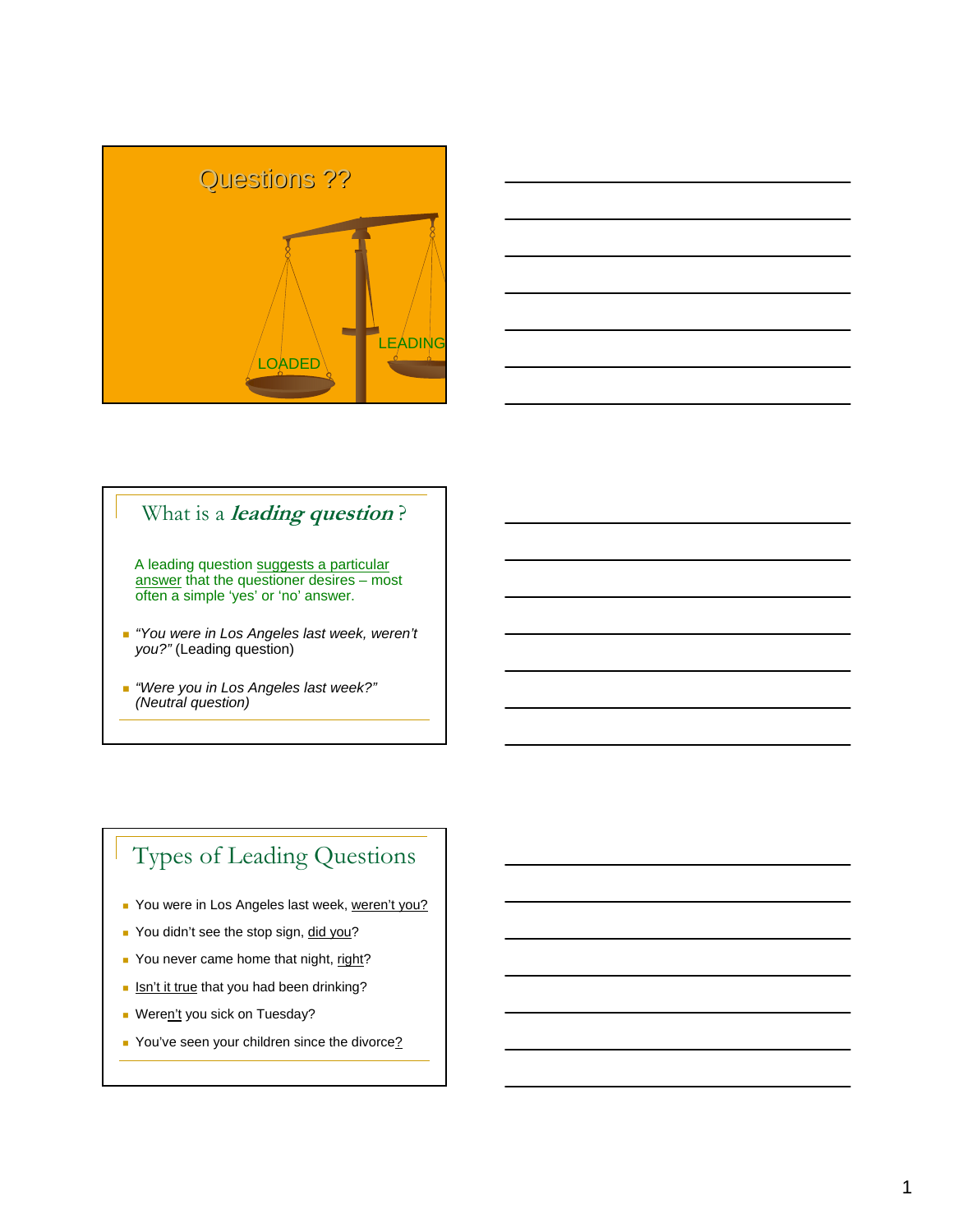### **Who may ask a leading question** ?

- **Witness's attorney, during direct examination,** generally may not ask leading questions because then the attorney would be suggesting to the witness what the answer should be.
- **Opposing attorney, during cross-examination, may** freely ask leading questions in order to 'trick' the witness in answering, to discover contradictions, or to raise doubts in the minds of the jurors.

### **What can a witness do when hit with a leading question?**

- Nothing. Your lawyer can't object. It's 'legal'.
- Don't answer just 'yes' or 'no'. Add an emphatic denial if your answer is not the expected one.
	- Q: "You were in Los Angeles last week, weren't you?"
	- A: "No. I was not."

#### What is a **loaded question** ?

A loaded question implies some fact that has not been previously established. In answering this kind of question (with its negative implication), the witness is put in a dilemma.

- *"Do you still beat your wife?"* (Loaded question because it implies that you used to beat your wife.)
- *"Do you beat your wife?" (Neutral question)*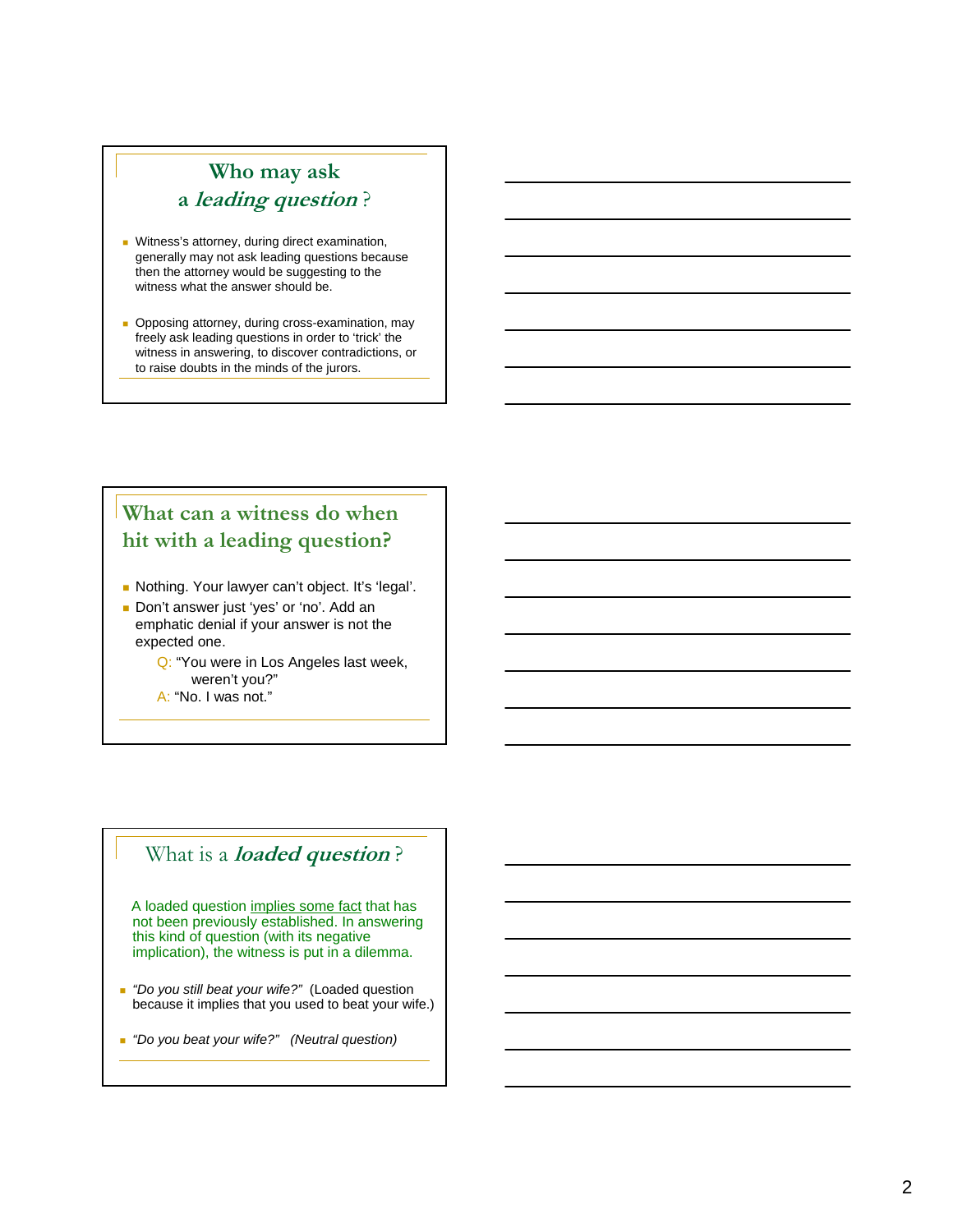

#### Compare:

"Do you still volunteer to feed the homeless on Sunday mornings?"

# Types of Loaded Questions

- *When did you stop beating your husband?* [implies that you were beating your husband in the past]
- *Did you realize that your company was in debt?*  [implies that your company was in debt]
- *Did you manage to cash a bad check?* [implies that you attempted to cash a bad check]
- *Before you hit the other car, had it already entered the cross street?* [implies that you hit the other car]
- Were you sorry that you had caused a horrible accident? [implies that you caused an accident]